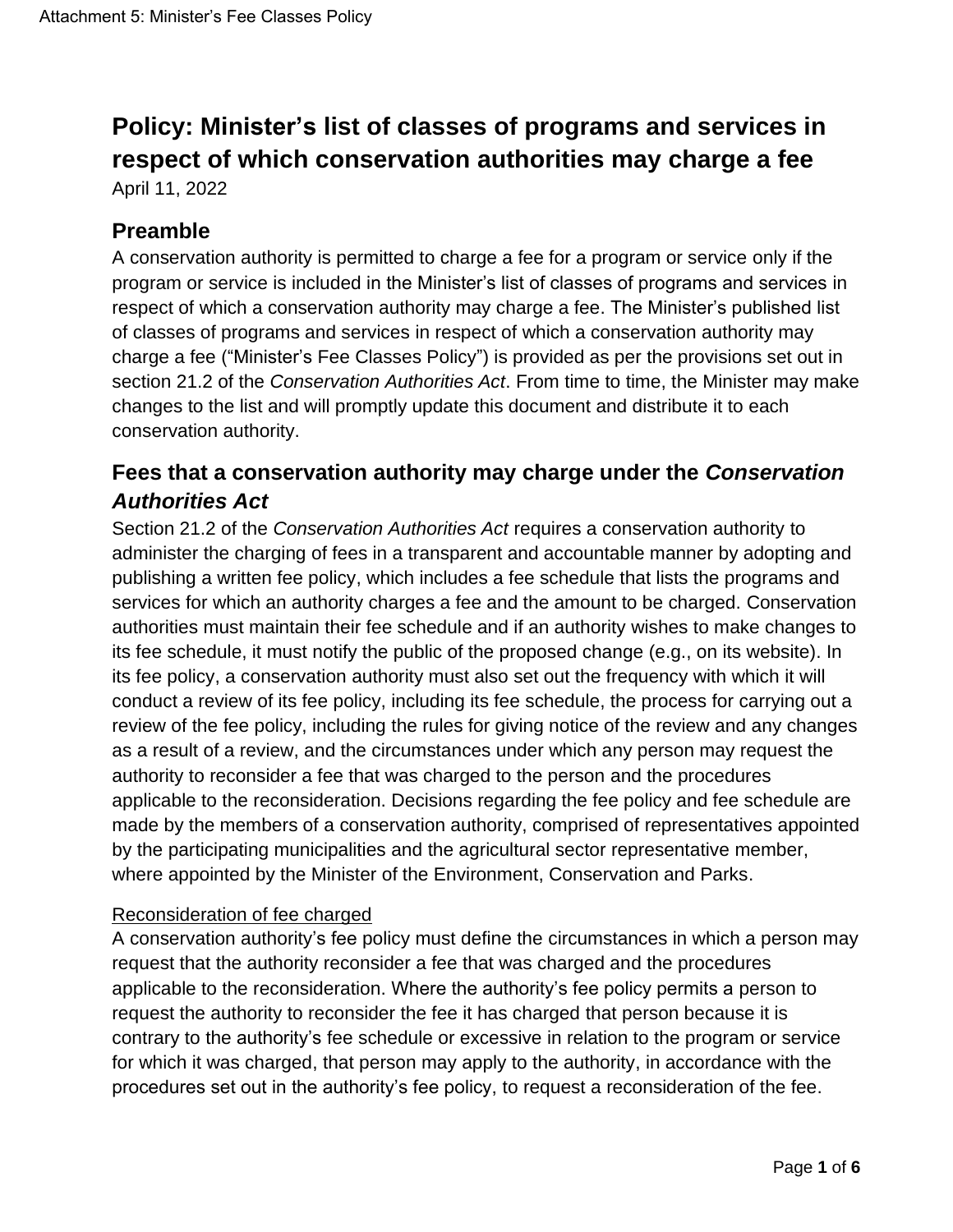After receiving and considering the request, the authority may vary the amount of the fee to be charged to an amount the authority considers appropriate, order that no fee be charged, or confirm the original amount of the fee.

# **Fees that a conservation authority may charge as prescribed by other legislation**

The Minister's Fee Classes Policy does not include those instances where the authority is already authorized under another statute to charge a fee for a program or service. For example, where an authority administers an on-site sewage system program under the *Building Code Act, 1992*, the authority has the power to charge fees for that program. Similarly, under Part IV of the *Clean Water Act, 2006*, a municipality has enforcement responsibility to regulate significant drinking water threats in wellhead protection areas and intake protection zones and may delegate that responsibility to a conservation authority. When this delegation occurs, the conservation authority is also given the power to charge fees as the enforcement body under that Act.

### **User-Pay Principle**

The fees that conservation authorities charge, in accordance with the Minister's Fee Classes Policy, are considered 'user fees.' 'User fees' are fees paid to an authority by a person or organization for a service that they specifically benefit from. This includes use of a public resource (e.g., park access or facility rental) or the privilege to do something (e.g., receive an approval through a permit or other permission to undertake a regulated activity).

#### **For the purposes of this Minister's Fee Classes Policy, a fee may only be applied when the User-Pay Principle is considered appropriate, which is when there is a class of persons that directly benefits from a program or service delivered by an authority ("User-Pay Principle") (note: other restrictions may apply; see Table 1 below).**

Enabling authorities to charge a fee for programs and services where the User-Pay Principle is considered appropriate increases opportunities for an authority to generate revenue. This may reduce an authority's reliance on the municipal levy (now called an "apportionment") to finance the programs and services it provides. However, it is up to a conservation authority to decide the proportion of the costs associated with administering and delivering a program or service that should be recovered by a user fee versus those costs that are offset by other funding sources, such as the municipal levy. Beginning with the 2024 calendar year budgets, if an authority considered opportunities to raise and use self-generated revenue such as fees to finance its operations, the authority will be required to include in its budget a description of what the authority considered.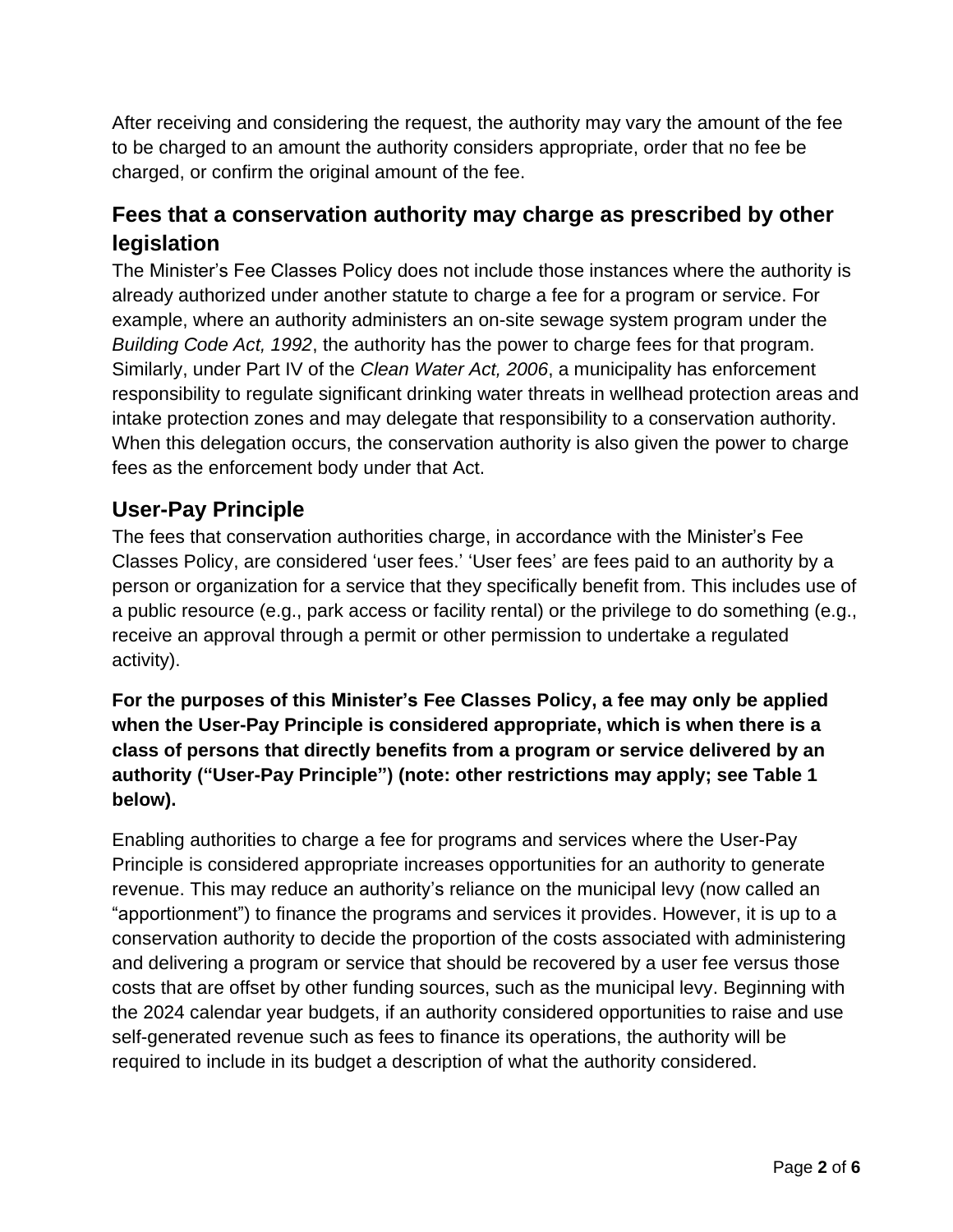#### **Fee amounts**

A conservation authority may determine the amount of a fee to be charged for a program or service that it provides. If a fee is to be charged for a program or service, the amount to be charged or the manner for determining the amount must be listed in the conservation authority's fee schedule. Some fee amounts cannot exceed the authority's costs for administering and delivering a program or service. For example, fees for planning services should be developed in conjunction with the appropriate planning authorities and set to recover but not exceed the costs associated with administering and delivering the services on a program basis. Similarly, fees for permitting services should be developed to recover but not exceed the costs associated with administering and delivering the services on a program basis. Other fees set by the authority for a program or service are not subject to this restriction, such as fees for selling products or fees for rentals. Fees that are not subject to this restriction can provide the authority with a source of revenue to help offset costs for other programs and services offered by the authority.

#### **Minister's fee classes**

The following is the list of classes of programs and services in respect of which an authority may charge a fee.

| <b>Classes of</b><br>programs and<br><b>services</b>                                                                      | <b>Criteria</b>                                                                                                          | <b>Examples</b>                                                                                                                                                                                                                                                                                                                                                                                                                                                                                                                                                             |
|---------------------------------------------------------------------------------------------------------------------------|--------------------------------------------------------------------------------------------------------------------------|-----------------------------------------------------------------------------------------------------------------------------------------------------------------------------------------------------------------------------------------------------------------------------------------------------------------------------------------------------------------------------------------------------------------------------------------------------------------------------------------------------------------------------------------------------------------------------|
| Category 1<br>mandatory<br>programs and<br>services<br>(section 21.1 of<br>the<br>Conservation<br><b>Authorities Act)</b> | Category 1 programs and services<br>where the following requirement is met:<br>The User-Pay Principle is<br>appropriate. | Examples may include:<br>Administration of section 28<br>natural hazards development<br>permits (current section 28 and<br>unproclaimed section 28.1),<br>including related technical<br>advice and studies.<br>Responses to legal, real estate<br>and public inquiries regarding a<br>section 28 permit (and<br>unproclaimed section 28.1) and<br>natural hazard inquiries under<br>the Planning Act.<br>- Activities requiring a permit<br>made pursuant to section 29 of<br>the Conservation Authorities<br>Act.<br>Review and commenting on<br>applications under other |

| Table 1. Classes of programs and services for which conservation authorities may |  |
|----------------------------------------------------------------------------------|--|
| charge a fee                                                                     |  |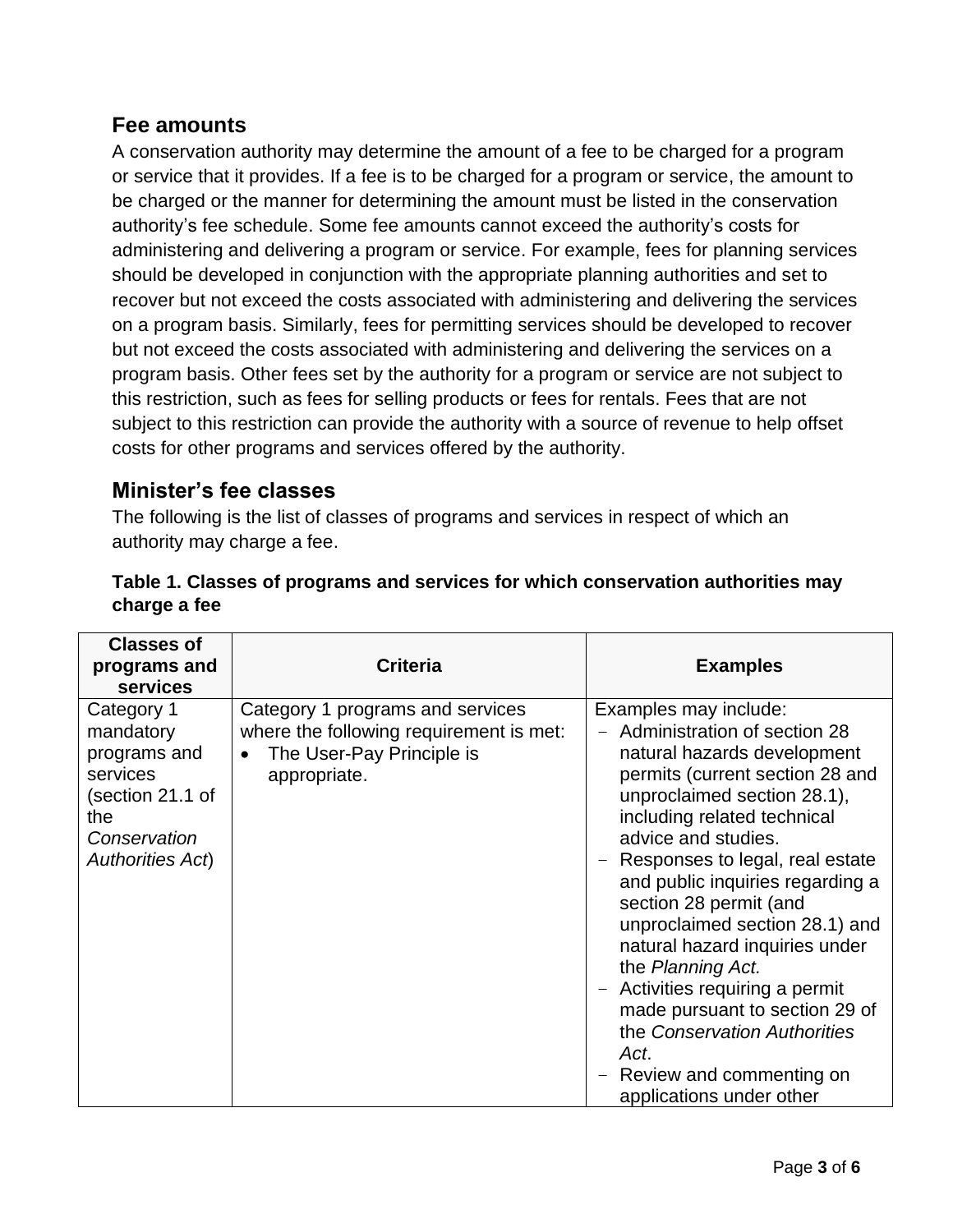|                                                                                                                                                                                                                                                                                                                                                   |                                                                                                                                                                                                                                                                                                                                                                                                                                            | legislation noted under the<br><b>Mandatory Programs and</b><br>Services Regulation (O. Reg.<br>686/21) and associated<br>inquiries.<br>- Access to authority owned or<br>controlled land for recreational<br>activities not requiring direct<br>authority or other staff<br>involvement. |
|---------------------------------------------------------------------------------------------------------------------------------------------------------------------------------------------------------------------------------------------------------------------------------------------------------------------------------------------------|--------------------------------------------------------------------------------------------------------------------------------------------------------------------------------------------------------------------------------------------------------------------------------------------------------------------------------------------------------------------------------------------------------------------------------------------|-------------------------------------------------------------------------------------------------------------------------------------------------------------------------------------------------------------------------------------------------------------------------------------------|
| Category 2<br>municipal<br>programs and<br>services $-$ i.e.,<br>those programs<br>and services an<br>authority<br>provides on<br>behalf a<br>municipality<br>pursuant to a<br>memorandum of<br>understanding<br>or service level<br>agreement (or<br>other<br>agreement)<br>(section 21.1.1<br>of the<br>Conservation<br><b>Authorities Act)</b> | Category 2 programs and services<br>where the following requirements are<br>met:<br>The User-Pay Principle is<br>appropriate; and<br>The parties agree through provisions<br>$\bullet$<br>in a memorandum of understanding,<br>service level agreement, or other<br>agreement governing the provision of<br>the Category 2 program or service<br>that the authority should be permitted<br>to charge a fee for that program or<br>service. | Examples may include<br>commenting on Planning Act<br>applications for technical and<br>policy matters other than for<br>consistency with natural hazard<br>policies, such as related to natural<br>heritage, storm water<br>management, or other matters<br>requested by a municipality. |
| Category 3<br>authority<br>determined                                                                                                                                                                                                                                                                                                             | Category 3 programs and services that<br>are financed in whole or in part by the<br>municipal levy, where the following                                                                                                                                                                                                                                                                                                                    | Examples may include private land<br>stewardship or extension services<br>that are partially funded by                                                                                                                                                                                    |
| programs and                                                                                                                                                                                                                                                                                                                                      | requirements are met:                                                                                                                                                                                                                                                                                                                                                                                                                      | municipal levy.                                                                                                                                                                                                                                                                           |
| services                                                                                                                                                                                                                                                                                                                                          | The User-Pay Principle is                                                                                                                                                                                                                                                                                                                                                                                                                  |                                                                                                                                                                                                                                                                                           |
| (section 21.1.2)                                                                                                                                                                                                                                                                                                                                  | appropriate; and                                                                                                                                                                                                                                                                                                                                                                                                                           |                                                                                                                                                                                                                                                                                           |
| of the<br>Conservation                                                                                                                                                                                                                                                                                                                            | Where a cost apportionment<br>$\bullet$                                                                                                                                                                                                                                                                                                                                                                                                    |                                                                                                                                                                                                                                                                                           |
| <b>Authorities Act)</b>                                                                                                                                                                                                                                                                                                                           | agreement has been entered into for                                                                                                                                                                                                                                                                                                                                                                                                        |                                                                                                                                                                                                                                                                                           |
| that are                                                                                                                                                                                                                                                                                                                                          | a Category 3 program or service, the<br>agreement includes provisions                                                                                                                                                                                                                                                                                                                                                                      |                                                                                                                                                                                                                                                                                           |
| financed in                                                                                                                                                                                                                                                                                                                                       | permitting the authority to charge a                                                                                                                                                                                                                                                                                                                                                                                                       |                                                                                                                                                                                                                                                                                           |
| whole or in part                                                                                                                                                                                                                                                                                                                                  | fee for the program or service. This                                                                                                                                                                                                                                                                                                                                                                                                       |                                                                                                                                                                                                                                                                                           |
| by the municipal                                                                                                                                                                                                                                                                                                                                  | requirement does not apply where                                                                                                                                                                                                                                                                                                                                                                                                           |                                                                                                                                                                                                                                                                                           |
| levy and on or                                                                                                                                                                                                                                                                                                                                    | the cost apportionment agreement                                                                                                                                                                                                                                                                                                                                                                                                           |                                                                                                                                                                                                                                                                                           |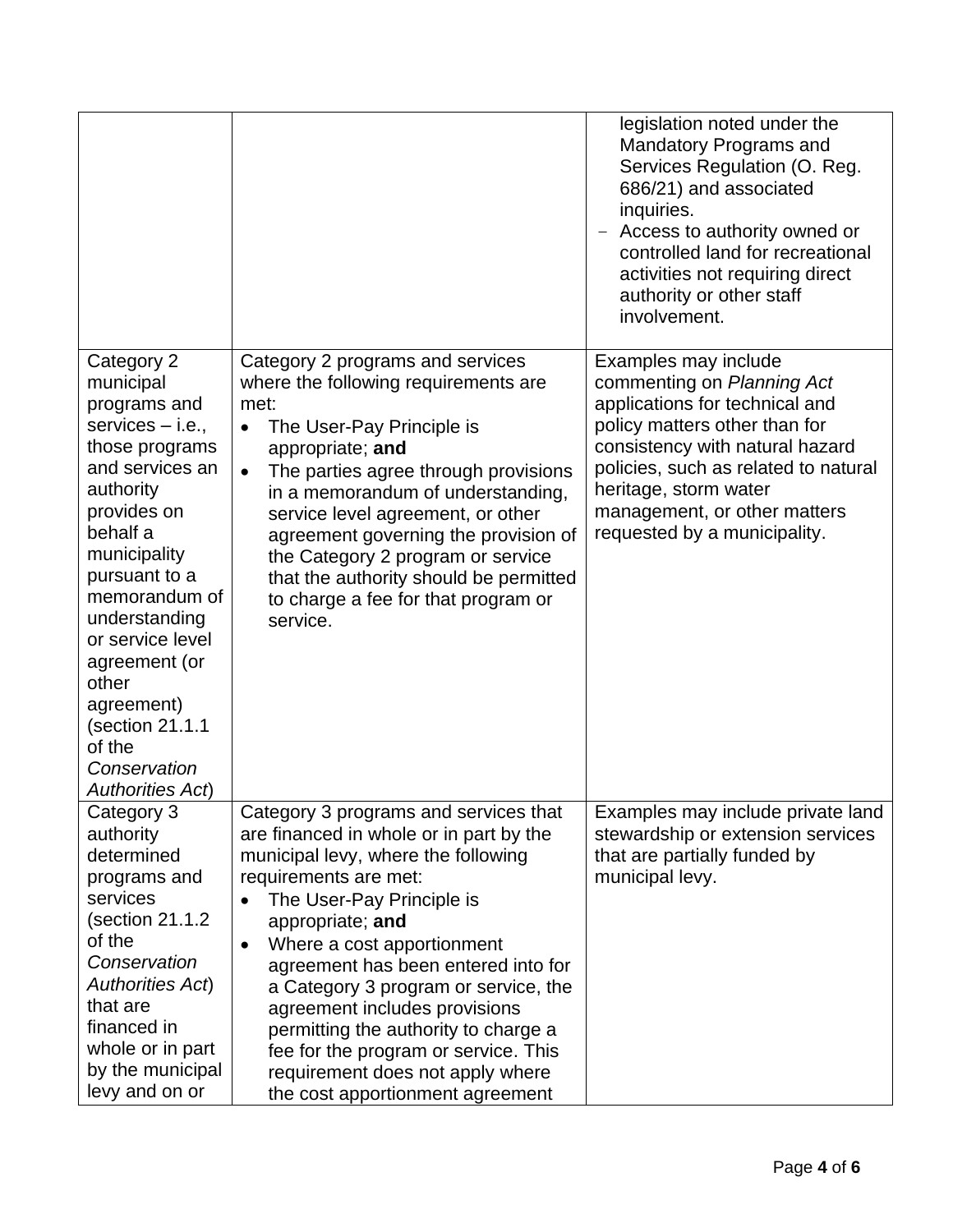| after January 1,            | relates to any of the following                                          |                                   |
|-----------------------------|--------------------------------------------------------------------------|-----------------------------------|
|                             |                                                                          |                                   |
| 2024 will require<br>a cost | Category 3 programs and services:<br>i) Recreational activities that are |                                   |
|                             |                                                                          |                                   |
| apportioning                | provided on land that is owned or                                        |                                   |
| agreement                   | controlled by the authority with the                                     |                                   |
|                             | direct support or supervision of                                         |                                   |
|                             | staff employed by the authority or                                       |                                   |
|                             | by another person or body, or with                                       |                                   |
|                             | facilities or other amenities                                            |                                   |
|                             | maintained by the authority,                                             |                                   |
|                             | including equipment rentals and                                          |                                   |
|                             | renting facilities for special events.                                   |                                   |
|                             | ii) Community relations to help                                          |                                   |
|                             | establish, maintain, or improve                                          |                                   |
|                             | relationships between the authority                                      |                                   |
|                             | and community members.                                                   |                                   |
|                             | iii) Public education services to                                        |                                   |
|                             | improve awareness of issues                                              |                                   |
|                             | relating to the conservation,                                            |                                   |
|                             | restoration, development, and                                            |                                   |
|                             | management of natural resources                                          |                                   |
|                             | in watersheds in Ontario.                                                |                                   |
|                             | iv) The provision of information to the                                  |                                   |
|                             | public.                                                                  |                                   |
|                             | v) The sale of products by the                                           |                                   |
|                             | authority.                                                               |                                   |
|                             |                                                                          |                                   |
| Category 3                  | Category 3 programs and services that                                    | Examples may include those listed |
| authority                   | are not financed in whole or in part by                                  | in the row above that are not     |
| determined                  | the municipal levy, where the following                                  | financed in whole or in part by   |
| programs and                | requirement is met:                                                      | municipal levy.                   |
| services                    | The User-Pay Principle is<br>$\bullet$                                   |                                   |
| section 21.1.2              | appropriate.                                                             |                                   |
| of the                      |                                                                          |                                   |
| Conservation                |                                                                          |                                   |
| <b>Authorities Act)</b>     |                                                                          |                                   |
| that are not                |                                                                          |                                   |
|                             |                                                                          |                                   |
| financed in                 |                                                                          |                                   |
| whole or in part            |                                                                          |                                   |
| by the municipal            |                                                                          |                                   |
| levy                        |                                                                          |                                   |

# **Disclaimer**

This Minister's Fee Classes Policy summarizes some of the requirements in the *Conservation Authorities Act* with respect to the charging of a fees by a conservation